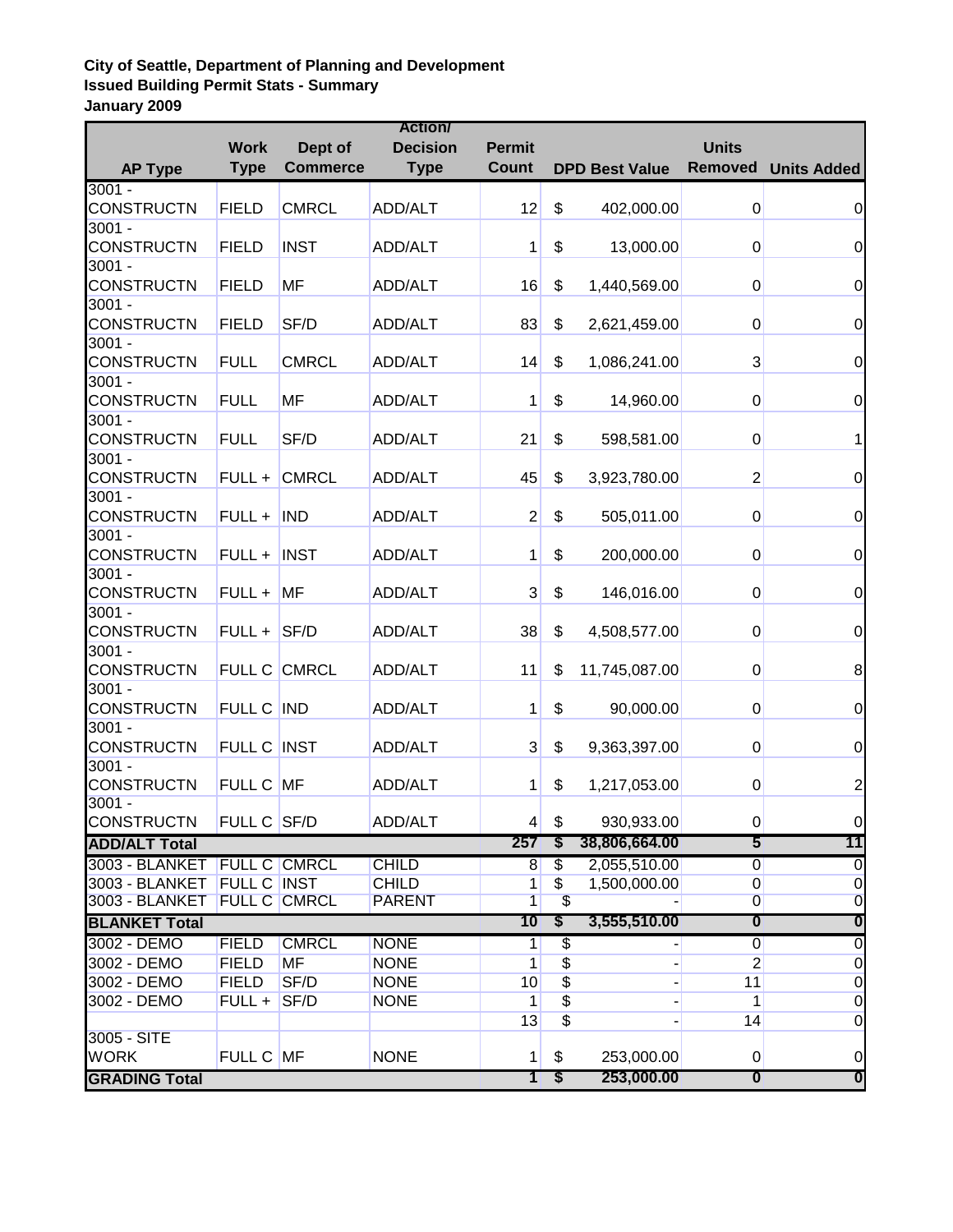## **City of Seattle, Department of Planning and Development Issued Building Permit Stats - Summary January 2009**

| <b>Action/</b>                |               |                 |                   |                |                                           |                       |                  |                    |
|-------------------------------|---------------|-----------------|-------------------|----------------|-------------------------------------------|-----------------------|------------------|--------------------|
|                               | <b>Work</b>   | Dept of         | <b>Decision</b>   | <b>Permit</b>  |                                           |                       | <b>Units</b>     |                    |
| <b>AP Type</b>                | <b>Type</b>   | <b>Commerce</b> | <b>Type</b>       | <b>Count</b>   |                                           | <b>DPD Best Value</b> | Removed          | <b>Units Added</b> |
| $1004 -$                      |               |                 |                   |                |                                           |                       |                  |                    |
| <b>MECHANICAL</b>             | <b>FIELD</b>  | <b>CMRCL</b>    | <b>MECHANICAL</b> | 27             | \$                                        | 169,440.00            | 0                | $\boldsymbol{0}$   |
| $1004 -$                      |               |                 |                   |                |                                           |                       |                  |                    |
| <b>MECHANICAL</b>             | <b>FIELD</b>  | <b>MF</b>       | <b>MECHANICAL</b> | 5              | \$                                        | 11,500.00             | $\pmb{0}$        | $\mathbf 0$        |
| $1004 -$                      |               |                 |                   |                |                                           |                       |                  |                    |
| <b>MECHANICAL</b>             | <b>FULL</b>   | <b>CMRCL</b>    | <b>MECHANICAL</b> | 33             | \$                                        | 666,107.00            | $\pmb{0}$        | $\boldsymbol{0}$   |
| $1004 -$                      |               |                 |                   |                |                                           |                       |                  |                    |
| <b>MECHANICAL</b>             | <b>FULL</b>   | <b>INST</b>     | <b>MECHANICAL</b> | 1              | \$                                        | 22,000.00             | $\boldsymbol{0}$ | $\boldsymbol{0}$   |
| $1004 -$                      |               |                 |                   |                |                                           |                       |                  |                    |
| <b>MECHANICAL</b>             |               | FULL + CMRCL    | <b>MECHANICAL</b> | 17             | \$                                        | 469,127.00            | $\boldsymbol{0}$ | $\boldsymbol{0}$   |
| $1004 -$                      |               |                 |                   |                |                                           |                       |                  |                    |
| <b>MECHANICAL</b>             | $FULL + INST$ |                 | <b>MECHANICAL</b> | 1              | \$                                        | 9,478.00              | $\boldsymbol{0}$ | $\boldsymbol{0}$   |
| $1004 -$                      |               |                 |                   |                |                                           |                       |                  |                    |
| <b>MECHANICAL</b>             |               | FULL C CMRCL    | <b>MECHANICAL</b> | 11             | \$                                        | 4,731,328.00          | $\pmb{0}$        | $\boldsymbol{0}$   |
| $1004 -$                      |               |                 |                   |                |                                           |                       |                  |                    |
| <b>MECHANICAL</b>             | FULL C INST   |                 | <b>MECHANICAL</b> | 1              | \$                                        | 1,800,000.00          | $\pmb{0}$        | $\boldsymbol{0}$   |
| $1004 -$                      |               |                 |                   |                |                                           |                       |                  |                    |
| <b>MECHANICAL</b>             | FULL C MF     |                 | <b>MECHANICAL</b> | $\overline{2}$ | \$                                        | 353,000.00            | $\pmb{0}$        | 0                  |
| <b>MECHANICAL Total</b>       |               |                 |                   | 98             | S                                         | 8,231,980.00          | $\boldsymbol{0}$ | $\boldsymbol{0}$   |
| $3001 -$                      |               |                 |                   |                |                                           |                       |                  |                    |
| <b>CONSTRUCTN</b>             | <b>FIELD</b>  | SF/D            | <b>NEW</b>        | $\overline{2}$ | \$                                        | 22,525.00             | $\pmb{0}$        | $\boldsymbol{0}$   |
| $3001 -$                      |               |                 |                   |                |                                           |                       |                  |                    |
| <b>CONSTRUCTN</b>             |               | FULL + CMRCL    | <b>NEW</b>        | $\overline{2}$ | \$                                        | 55,400.00             | $\boldsymbol{0}$ | $\boldsymbol{0}$   |
| $3001 -$                      |               |                 |                   |                |                                           |                       |                  |                    |
| <b>CONSTRUCTN</b>             | $FULL +$ SF/D |                 | <b>NEW</b>        | 14             | \$                                        | 4,517,409.00          | $\pmb{0}$        | 12                 |
| $3001 -$                      |               |                 |                   |                |                                           |                       |                  |                    |
| CONSTRUCTN                    |               | FULL C CMRCL    | <b>NEW</b>        | 10             | \$                                        | 54,878,684.00         | $\pmb{0}$        | 64                 |
| $3001 -$                      |               |                 |                   |                |                                           |                       |                  |                    |
| <b>CONSTRUCTN</b>             | FULL C INST   |                 | <b>NEW</b>        | 3              | \$                                        |                       |                  | $\boldsymbol{0}$   |
| $3001 -$                      |               |                 |                   |                |                                           | 18,741,095.00         | $\pmb{0}$        |                    |
| <b>CONSTRUCTN</b>             | FULL C MF     |                 |                   | 5              |                                           |                       |                  |                    |
| $3001 -$                      |               |                 | <b>NEW</b>        |                | \$                                        | 59,368,041.00         | $\pmb{0}$        | 307                |
| <b>CONSTRUCTN</b>             | FULL C SF/D   |                 | <b>NEW</b>        | 13             | \$                                        | 3,972,614.00          | $\boldsymbol{0}$ | 18                 |
|                               |               |                 |                   | 49             |                                           | \$141,555,768.00      | 0                | 401                |
| <b>NEW Total</b>              |               |                 |                   |                |                                           |                       |                  |                    |
| $3001 -$                      | <b>FIELD</b>  | <b>CMRCL</b>    |                   |                |                                           |                       |                  |                    |
| <b>CONSTRUCTN</b>             |               |                 | <b>NONE</b>       | 1              | \$                                        | 175,000.00            | $\pmb{0}$        | $\pmb{0}$          |
| $3001 -$                      |               |                 |                   |                |                                           |                       |                  |                    |
| <b>CONSTRUCTN</b><br>$3001 -$ | <b>FULL</b>   | SF/D            | <b>NONE</b>       | $\overline{c}$ | \$                                        | 18,000.00             | $\boldsymbol{0}$ | $\pmb{0}$          |
| <b>CONSTRUCTN</b>             |               | FULL + CMRCL    | <b>NONE</b>       |                | \$                                        |                       |                  |                    |
|                               |               |                 |                   | 1              |                                           | 17,640.00             | $\overline{0}$   | $\mathbf 0$        |
| <b>NONE Total</b>             |               |                 |                   | 4              | \$                                        | 210,640.00            | 0                | $\boldsymbol{0}$   |
| $1004 -$                      |               |                 |                   |                |                                           |                       |                  |                    |
| <b>MECHANICAL</b>             | <b>FULL</b>   | <b>CMRCL</b>    | <b>SPRINKLER</b>  | $\mathbf{3}$   | \$                                        |                       | $\overline{0}$   | $\boldsymbol{0}$   |
| <b>SPRINKLER Total</b>        |               |                 | 3                 | \$             |                                           | $\boldsymbol{0}$      | $\boldsymbol{0}$ |                    |
| $3001 -$                      |               |                 |                   |                |                                           |                       |                  |                    |
| <b>CONSTRUCTN</b>             |               | FULL C CMRCL    | <b>TEMP</b>       | 3              | \$                                        | 53,818.00             | $\overline{0}$   | $\pmb{0}$          |
| $3001 -$                      |               |                 |                   |                |                                           |                       |                  |                    |
| <b>CONSTRUCTN</b>             | FULL C INST   |                 | <b>TEMP</b>       | $\mathbf{1}$   | $\, \, \raisebox{12pt}{$\scriptstyle \$}$ |                       | $\overline{0}$   | $\overline{0}$     |